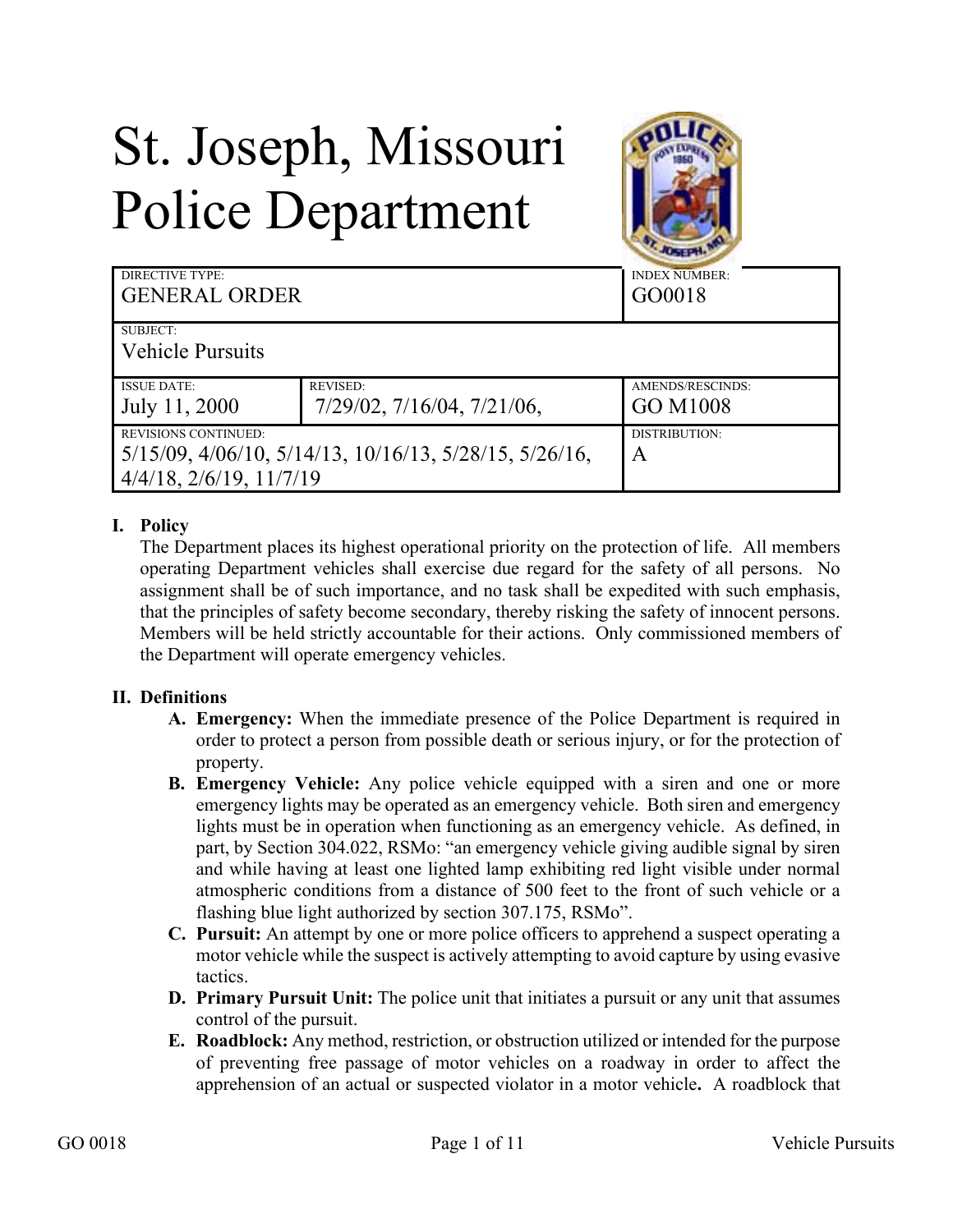*completely* blocks a roadway shall only be performed when the use of deadly force may be justified.

- **F. Code 1 Response:** A non-emergency response (no emergency equipment used) that is used when responding to non-emergency calls. Members responding Code 1 shall do so without unnecessary delay, but may handle other violations of the law or situations requiring their attention that they encounter en-route to the original call. When responding Code 1, members shall adhere to posted speed limits and traffic /parking regulations.
- **G. Code 2 Response:** A non-emergency response (no emergency equipment used) that requires adherence to posted speed limits and traffic/parking regulations. Members responding Code 2 shall do so without delay.
- **H. Code 3 Response:** An emergency response (using emergency lights and siren), that is used when responding to an emergency call and the member's quick arrival is necessary, including but not limited to:
	- **1.** Situations that have resulted or might reasonably result in serious injury or death.
	- **2.** Situations that might have a disastrous effect on the community (such as escaped prisoners who pose a serious threat to citizens; hazardous chemical spills, etc.).
- **I. Termination:** For purposes of this policy termination of a pursuit means to immediately discontinue chasing, pursuing, or following a suspect vehicle after being instructed to terminate/end such pursuit by any supervisor. Any officers who may encounter the pursued vehicle after the order was given to terminate by a supervisor shall not engage such vehicle in any way unless permission is granted by a supervisor.
- **J. Dangerous Felony:** By state statute, this term applies to the following offenses: first degree arson, first degree assault, attempted forcible rape if physical injury results, attempted forcible sodomy if physical injury results, forcible rape, forcible sodomy, kidnapping, murder, first degree assault of a law enforcement officer, first degree domestic assault, first degree robbery, first degree statutory rape when the victim is a child less than twelve years of age at the time of the commission of the act giving rise to the offense, first degree statutory sodomy when the victim is a child less than twelve years of age at the time of the commission of the act giving rise to the offense, and abuse of a child pursuant to subdivision (2) of subsection 3 of Section 568.060 RSMo. **K. Evasive Tactics:** A system or mode of procedure used to elude or avoid.

#### **III.Procedure**

#### **A. Initiation of a Pursuit/Limitations on Who May Engage in a Pursuit**:

**1.** When a pursuit begins, without air support or a StarChase unit, the decision to initiate a pursuit must be based on the pursuing member's conclusion that the immediate threat to the public created by the pursuit is less than the immediate or potential threat to the public should the suspect remain at large. Officers **will not** initiate a vehicle pursuit unless they determine that there is reasonable belief that the suspect presents a **clear and immediate danger** to the safety of others. Factors involved in this decision may include the commission of a **dangerous felony**. This determination shall be continually evaluated during the pursuit.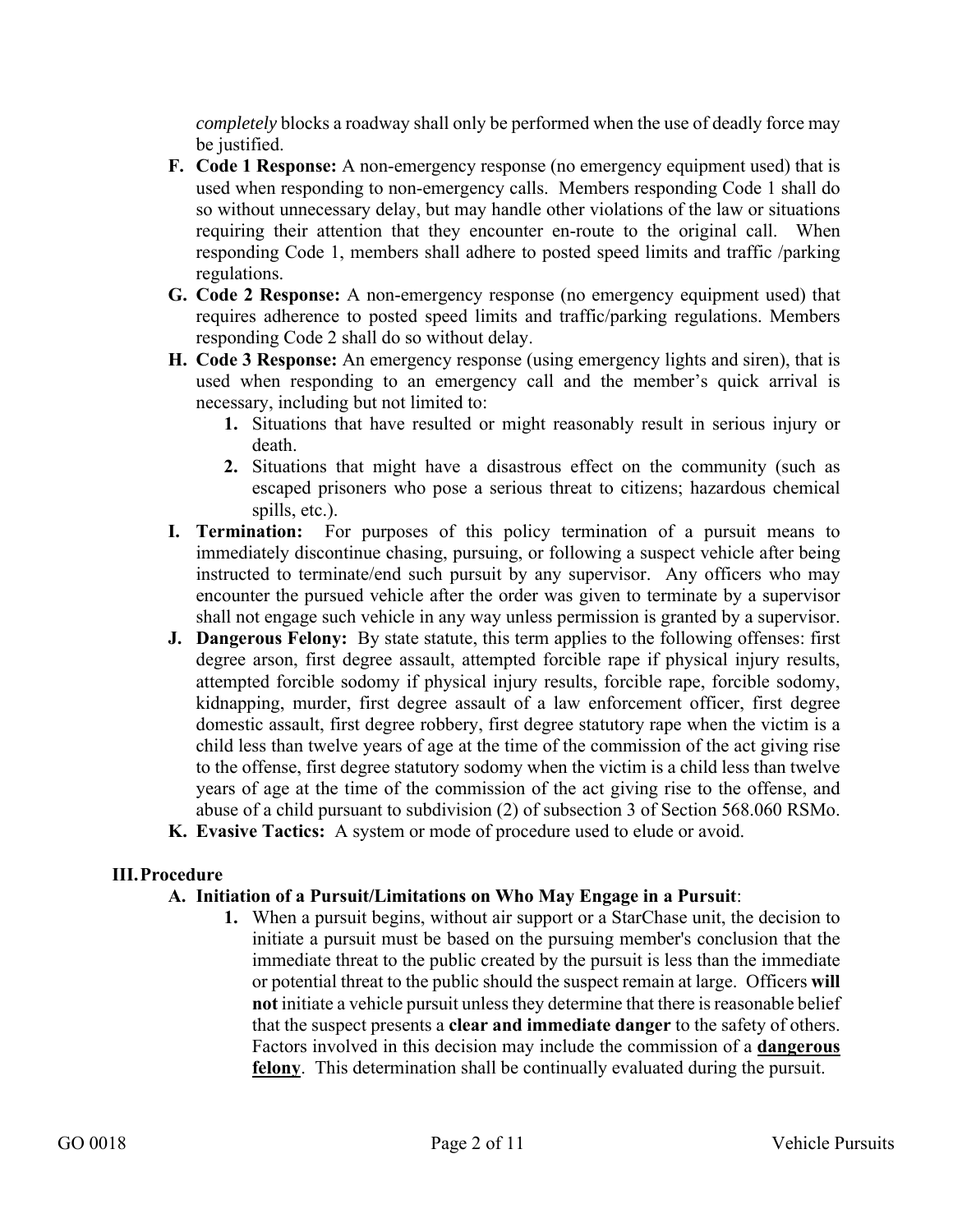**2.** When aerial support is available, and with supervisor authorization, officers may briefly pursue a suspect vehicle until an air unit can locate and take over the pursuit (See also III.A.5). Officers equipped with StarChase may also briefly pursue a vehicle to attempt a StarChase tag deployment. StarChase deployment attempts shall conform to training and the guidelines set forth in policy (See also SO1802).

**NOTE:** Unless authorized by a supervisor, officers **will not** initiate a vehicle pursuit if the suspect vehicle is a stolen auto **unless** it has been involved in a dangerous felony. This prohibition includes situations such as a serious traffic violation and DUI's, except where the suspect vehicle presents a clear and immediate danger to the safety of others (See also III.A.5).

- **3.** The decision to initiate a pursuit must also be based on the pursuing member's consideration of the condition of the road surface, speeds involved, the amount of vehicular and pedestrian traffic in the area, the location of the pursuit (i.e. residential, near a school, etc.), and overall weather conditions. The discretionary decision to initiate, continue, or become involved in a pursuit will be based upon **factors known to the officer at the time the officer initiates the pursuit.** Absent the availability of air support or a StarChase unit a person whose identity is known or can reasonably be determined by investigative means, who has not been involved in a dangerous felony, and who can be apprehended at a future time shall not be the subject of a pursuit.
- **4.** Pursuits **are restricted** under the following circumstances:
	- **a.** Motorcycles shall not engage in a pursuit unless the fleeing suspect represents an immediate threat to life. When a marked unit is available to take over, the motorcycle will immediately withdraw from active pursuit, and will serve in a support function by monitoring the pursuit.
	- **b.** Unmarked units that are equipped with operating emergency equipment may engage in a pursuit only until a marked unit is in a position to take over. The unmarked unit will immediately withdraw from active pursuit, and will serve in a support function by monitoring the pursuit.
	- **c.** Unmarked units that are not equipped with operating emergency equipment shall not engage in a pursuit.
	- **d.** A member who has a civilian ride-a-long in his/her vehicle shall only become involved in a pursuit as a last resort. A citizen ride-along shall read and sign a Department Waiver before being allowed to ride with a Department member. (See also Department General Order governing the "Citizen Ride Along Program"). Certain criteria must be weighed before deciding to pursue a fleeing vehicle when there is a ride-along in the police unit, including, but not limited to:
		- **1)** Nature of the offense: The fleeing suspect vehicle is suspected of a dangerous felony that has resulted or might reasonably result in serious injury or death. The situation is one that might have a disastrous effect on the community if the member does not attempt to capture the fleeing suspect;
		- **2)** Speeds of units involved;
		- **3)** Lack of back up;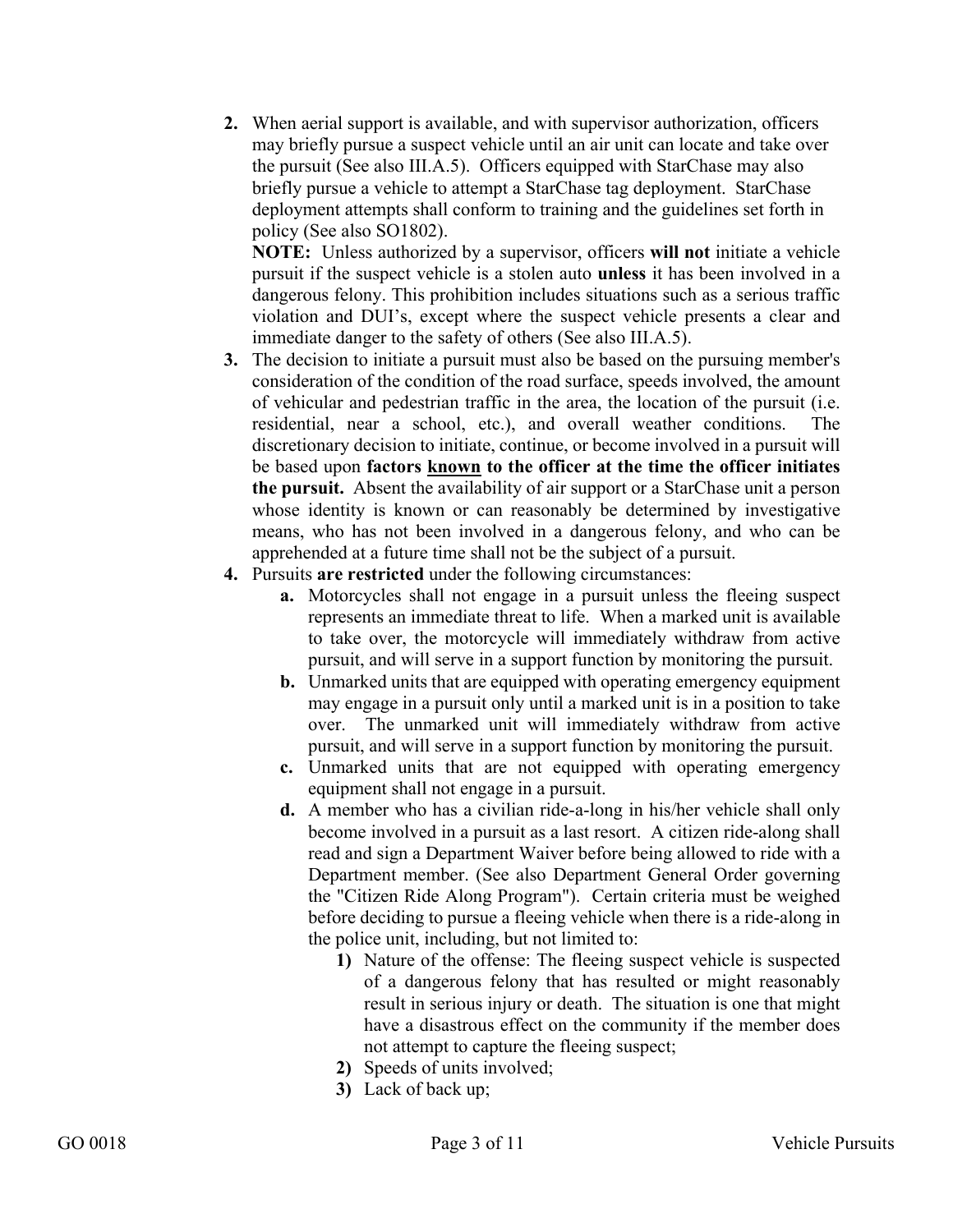- **4)** There are no other police units immediately available to engage the fleeing suspect vehicle. There will be occasions when a police unit (with a ride-along) may be the unit initially dispatched to a call that has involved potential serious injury and/or death. This may be due to the fact that this unit is the only available unit at the time, or it may be the closest available unit at the moment. If a suspect flees the scene upon the member(s) arrival, and the ride-along unit must engage the suspect, the Department member will take every practical precaution available to him/her at the time to prevent injury to their ride-along citizen. The member should consider dropping off the citizen at a safe location, such as a convenience store, then as soon as possible notify dispatch of the location so another unit can respond and pick up the citizen observer;
- **5)** A Department member (with a ride-along) shall immediately disengage from the pursuit when another unit becomes available to take over for that ride-along unit; and
- **6)** See other criteria listed in **IIIC 2** of this General Order.
- **e.** Police units transporting prisoners shall not engage in pursuit activities, including the initiation of a pursuit.
- **f.** There shall be no pursuit originating from observed traffic-related offenses only.
- **g.** There shall be no pursuit in such instances (i.e. misdemeanor assaults, fights, etc.) when it becomes apparent that the fleeing suspect may become a danger to public safety only because they are fleeing the primary member.
- **h.** While acknowledging that any vehicle pursuit has certain inherent dangers, the decision to continue a pursuit must be constantly evaluated by the member(s) and the supervisor involved.
- **5.** Supervisors may authorize pursuits, in limited circumstances, that do not otherwise conform to policy. This may be done only in situations when the officer initiating the pursuit and the Supervisor can articulate exceptional factors which demonstrate that public safety is best served by the initiation/continuation of the pursuit.

#### **B. Geographic Considerations of a Pursuit:**

- **1.** The initiating pursuit officer may pursue to the geographical boundaries of the City of St. Joseph.
- **2.** A pursuit may proceed beyond the boundaries of the City of St. Joseph only with the approval of the on-duty supervisor.
- **C. Termination of a Pursuit**: (See Also Pursuits into Other Jurisdictions Below)
	- **1.** Pursuits may be terminated by the pursuing member(s), any Field Supervisor, the Watch Commander, the Division Commander, or the Chief of Police. When the order to terminate by a supervisor has been given, the pursuing member(s) shall immediately discontinue traveling in the direction of the fleeing vehicle, and will cease all further attempts to follow, observe, apprehend, etc. the fleeing vehicle. The officer will advise the supervisor of their location at the time of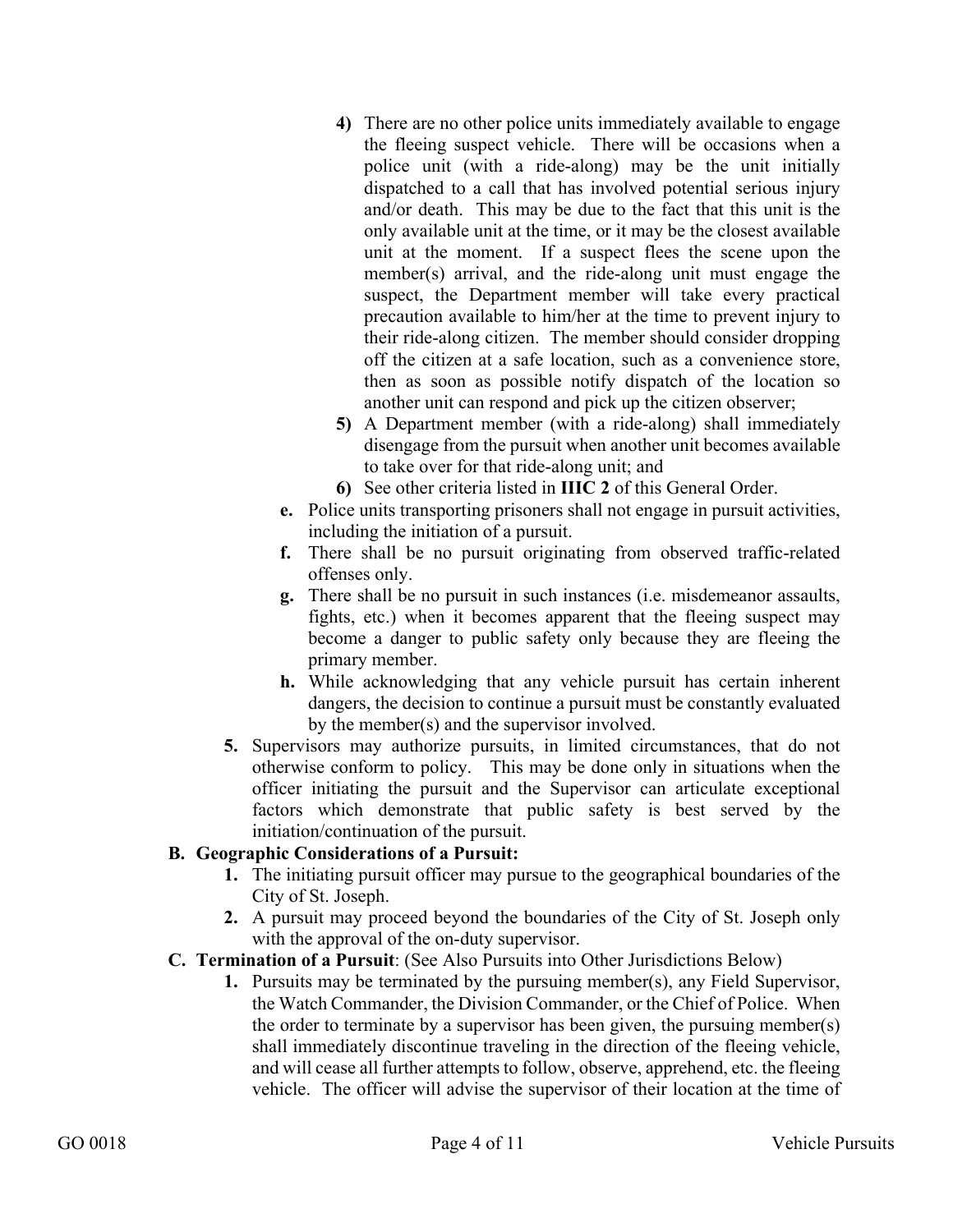termination, and the supervisor will direct the officer to a location to meet. The supervisor shall view the dash cam recorder, if available, to determine if it needs to be flagged for evidence and to receive a briefing of the pursuit. All necessary reports will be filled out as defined in III-H of this order.

- **2.** Existing circumstances and conditions shall be considered when deciding whether to abandon a pursuit, including, but not limited to:
	- **a.** Seriousness and type of offense committed by the suspect(s);
	- **b.** Speeds of vehicles involved;
	- **c.** Lack of backup;
	- **d.** Known suspect(s): Has the suspect's identity been established to the point that later apprehension can be accomplished and there is no need for immediate apprehension at the present risk to public safety;
	- **e.** Juveniles in the pursued vehicle;
	- **f.** Loss of reliable radio communication;
	- **g.** Non-sworn persons present in a pursuing vehicle;
	- **h.** Adverse weather conditions;
	- **i.** Adverse road conditions:
	- **j.** Unfamiliar with the area;
	- **k.** Heavy vehicle or pedestrian traffic;
	- **l.** The pursued vehicle's location is no longer known;
	- **m.** The distance between the pursuit vehicle and fleeing vehicle is so great that further pursuit is futile; and
	- **n.** When a member is involved in a personal accident or accident involving another vehicle.

## **D. Vehicle Operations and Tactics During a Pursuit**:

- **1.** Emergency vehicles in pursuit shall comply with procedures as described under Section **II.B** and **II.H** of this General Order, in addition to the following:
	- **a.** Pursuing members should keep a safe distance from the suspect and attempt to keep the vehicle in sight until the suspect stops.
	- **b.** Emergency vehicles should keep a safe distance apart, particularly at intersections, to avoid collisions.
	- **c.** Department policy pertaining to the use of deadly force shall be adhered to during the pursuit.
	- **d.** A member shall not discharge his/her firearm at or from a moving vehicle even when fired upon unless it can be reasonably and justifiably documented that the action was immediately necessary to prevent death or serious bodily injury to such member or other innocent persons. Members should be aware that innocent persons or hostages may be occupants of the fleeing vehicle.
	- **e.** A member may not intentionally use his/her police unit to bump or ram the suspect vehicle in order to force the vehicle to stop, unless the use of deadly force would be authorized.
	- **f.** Members may use Department issued "Stop Strips" in order to slow down or stop a fleeing suspect vehicle in accordance with SO0004 "Tire Deflating Devices".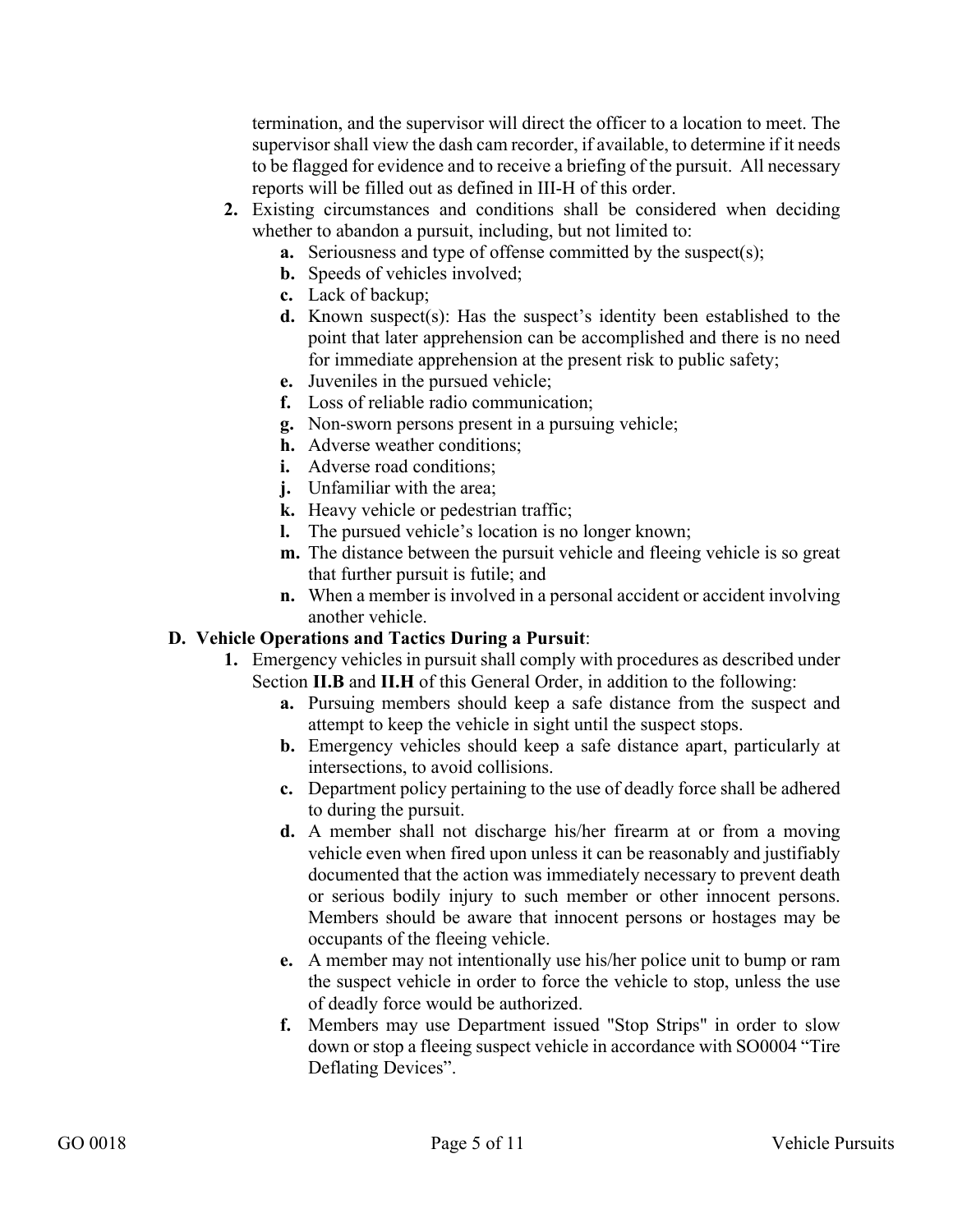- **g.** Members may use StarChase pursuit reduction technology to affix a GPS tracking projectile/tag to a suspect vehicle in order to track and later apprehend a fleeing suspect in accordance with SO1802 "StarChase Pursuit Management System".
- **h.** When aerial support is available, and with supervisor authorization, officers may briefly pursue a suspect vehicle until an air unit can locate and take over the pursuit (See also III.A.5).
	- **1)** The pursuing officer and authorizing supervisor shall continuously evaluate the danger to the community against the need to apprehend the suspect.
	- **2)** These brief pursuits may be terminated at any time by the involved officer(s) or the authorizing supervisor.
	- **3)** Once the air unit identifies the fleeing vehicle the pursuing officer will break off and let the air unit continue the pursuit.
	- **4)** Officers shall position themselves based upon updates from the air unit as to the current location of the suspect vehicle. In these limited circumstances shadowing and paralleling will be authorized but those units doing so will be designated by the authorizing supervisor. Any unit shadowing or paralleling will do so only after notifying and receiving specific permission to do so from the authorizing supervisor.
	- **5)** Those units shall make every effort to reposition themselves while being out of sight of the suspect vehicle and shall obey all traffic laws unless operating as an emergency vehicle while doing so.
	- **6)** The air unit will advise officers when the suspect vehicle has stopped or is in a location where it can be approached and/or blocked in.
	- **7)** Officers are not restricted from deploying spike strips or a StarChase tag during the initial pursuit or while the air unit is tracking the vehicle. All such deployments shall comply with SO0004 "Tire Deflating Devices" and SO1802 "StarChase Pursuit Management System" respectively.
- **i.** Controlled Access Highways: Members shall not pursue suspects in the wrong way on interstates, controlled access highways, or divided roadways. Members may proceed on a parallel course.
- **j.** Caravans: No more than two police vehicles (not including a supervisor's unit) will become actively involved in a pursuit. Instances involving a pursued vehicle occupied by multiple assailants or pursuits involving armed suspects may necessitate the use of more than two pursuing police vehicles in order to adequately provide for officer safety at the conclusion of the pursuit. Other members may become involved in a pursuit at the direction of the controlling supervisor/commander.
- **k.** Shadowing: Shadowing or taking a parallel course by a member not directly involved in the pursuit is prohibited, unless specifically directed by a Field Supervisor.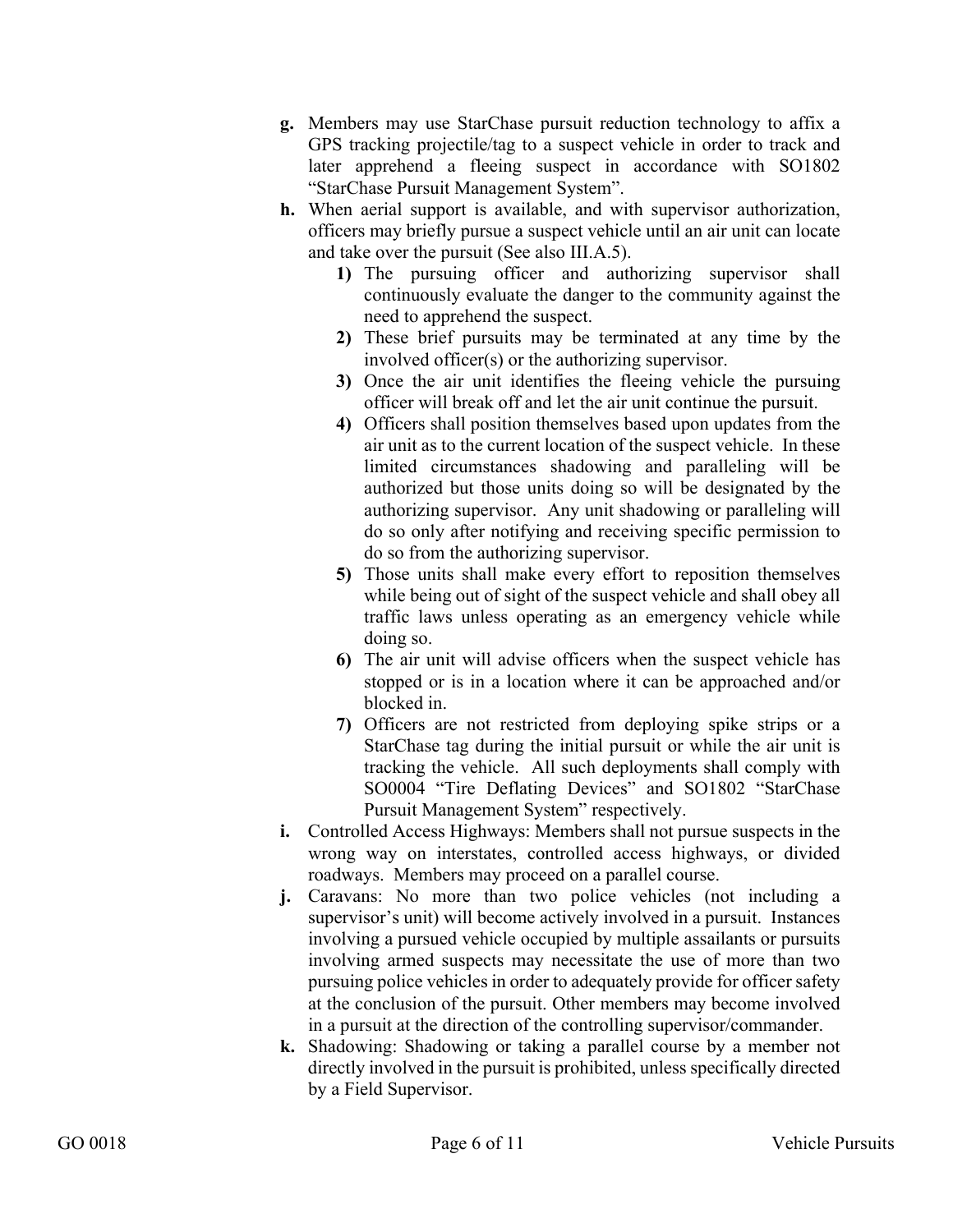- **l.** Passing: Any attempt to pass other police vehicles involved in a pursuit will be made only when deemed safe and only with specific permission from the unit to be passed. Permission is to be sought and acknowledged one passing at a time. Officers driving the passing vehicle will identify which side of the overtaken vehicle they will pass.
- **m.** Roadblocks/Forcible Stopping: Members shall receive training reference agency-authorized roadblocks and other forcible stopping techniques (See also SO0004 "Tire Deflating Devices"). Roadblocks must be authorized and canceled by a Field Supervisor or Commanding Officer. A supervisor will respond to the scene of any roadblock and direct operations unless extenuating circumstances prevent response. The following criteria must be met:
	- **1)** The person fleeing is suspected in the commission of a felony;
	- **2)** The suspect is creating an immediate and continuing threat to life;
	- **3)** Other methods of apprehension have failed;
	- **4)** The roadblock must be clearly visible and provide adequate warning to allow vehicles to come to a complete stop;
	- **5)** The roadway shall not be completely blocked with police vehicles or other obstructions except in deadly force situations;
	- **6)** Firing upon a vehicle from a stationary position is not permitted, except for those situations outlined in section II.D.1.d. of this order.
	- **7)** Any roadblock or attempted roadblock meets the same reporting and administrative review requirements as those set for vehicle pursuits.

#### **E. Pursuit Duties and Responsibilities**:

- **1.** Upon initiation of a pursuit, the primary unit shall relay the following information to the Communications Dispatcher:
	- **a.** Location, speed, and direction of travel of the fleeing vehicle;
	- **b.** Arrestable offense supporting the decision to pursue;
	- **c.** Information on suspect vehicle and occupants; and
	- **d.** Directional information should be transmitted regularly, or when the suspect vehicle changes direction.
- **2.** The primary unit shall also continuously update the Communications Dispatcher when other factors of the pursuit change. (i.e. speeds change, vehicular and pedestrian traffic amounts change, occupants "bail" from suspect vehicle, etc.)
- **3.** If a secondary unit becomes involved in a pursuit, this secondary unit will take over the responsibility of updating the Communications Dispatcher for the primary unit, allowing the primary unit to devote full attention to driving. The secondary unit must be a marked police unit, unless such a unit is not available. Secondary units must conform to the definition of an emergency vehicle. The secondary unit will take up a position to the rear of the primary unit, maintaining visual contact.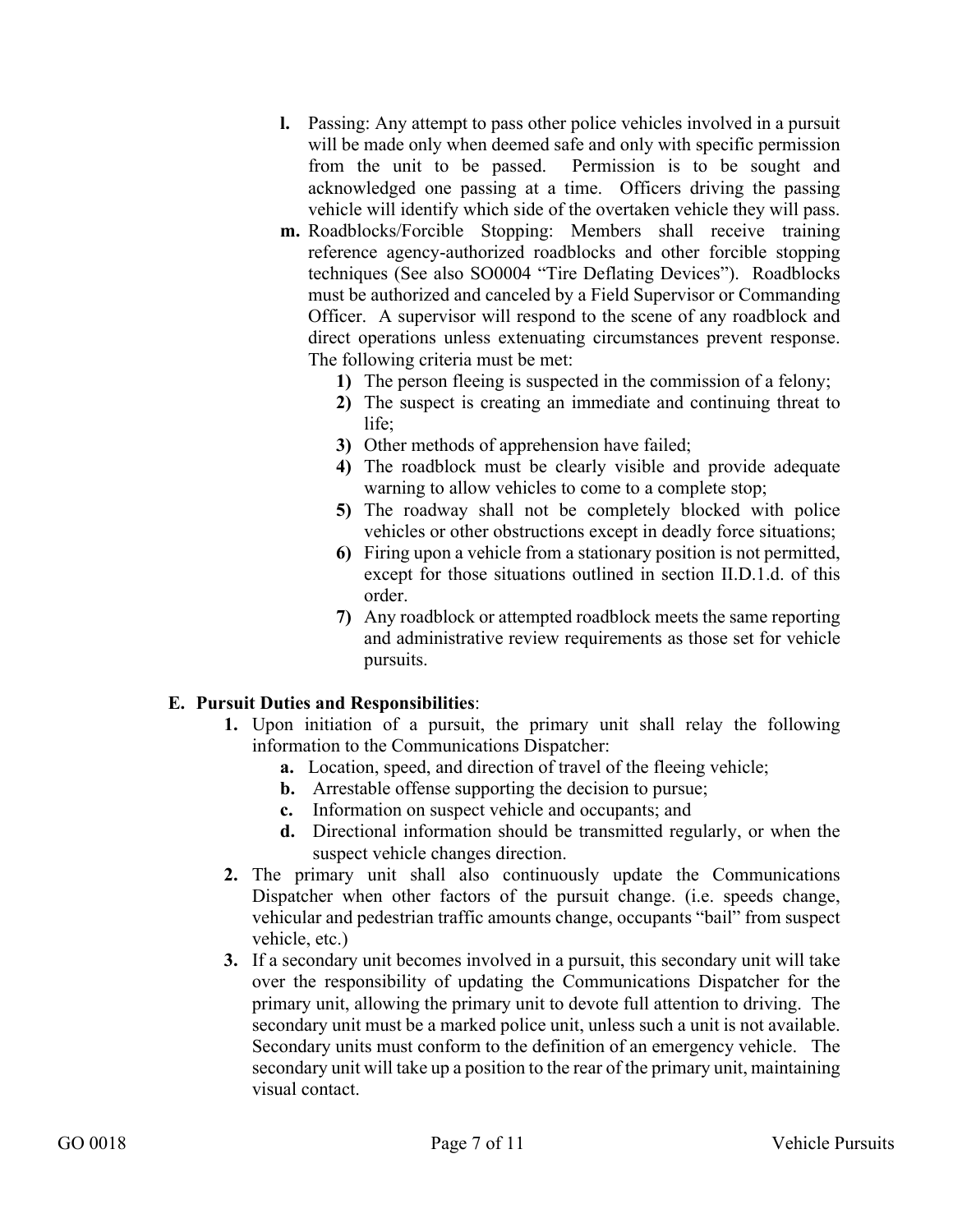- **4.** Communications Dispatcher Responsibility:
	- **a.** Immediately upon notification of a pursuit in progress, the Communications Dispatcher shall :
		- **1)** Clear the channel on which the primary unit is operating for pursuit traffic only;
		- **2)** Notify the primary unit's Field Supervisor or Commanding Officer;
		- **3)** Recognize and assign the primary unit for documentation;
		- **4)** Recognize and assign the secondary unit for documentation;
		- **5)** Monitor the pursuit and relay all information to the units involved in the pursuit and the field supervisor until the pursuit is terminated;
		- **6)** Ensure that relevant records checks and motor vehicle checks are done for the units; and
		- **7)** Coordinate assistance under the direction of the field supervisor.
	- **b.** Communications personnel do not have the authority to terminate a pursuit; however, they have the responsibility of relaying information of which they are aware, which may affect a decision by a supervisor to either terminate or continue a pursuit.
- **5.** Field Supervisor Responsibility: Immediately upon notification of the pursuit, the Field Supervisor shall:
	- **a.** Acknowledge and assert command of the pursuit by radio communication with the Communications Center.

**NOTE:** Pursuit Command does not prevent the termination of the pursuit by the pursuing member, any other Field Supervisor, Watch Commander, Division Commander or the Chief of Police.

- **b.** Ensure that the radio channel is cleared for emergency traffic only;
- **c.** Ensure that no more than the required/necessary units are involved;
- **d.** Verify that only marked patrol units are in pursuit or that proper units are en-route to take over the pursuit;
- **e.** Monitor the incoming data reference continuing or terminating the pursuit;
- **f.** If the pursuit is allowed to continue, determine and/or approve any alternative tactics, and maintain control until the pursuit is terminated or completed; and

#### **F. Pursuits into Other Jurisdictions**:

- **1.** State law provides that law enforcement officers may exercise their powers outside their jurisdictional limits when a request has been received from that jurisdiction or when in fresh pursuit of a fleeing suspect. (RSMo, Section 544.155)
- **2.** Upon leaving the City of St. Joseph, the primary unit shall notify the Dispatcher.
- **3.** The Communications Dispatcher shall immediately notify the Field Supervisor that the pursuit is proceeding outside the City, and shall establish contact with law enforcement agencies that have jurisdiction in the area of the pursuit.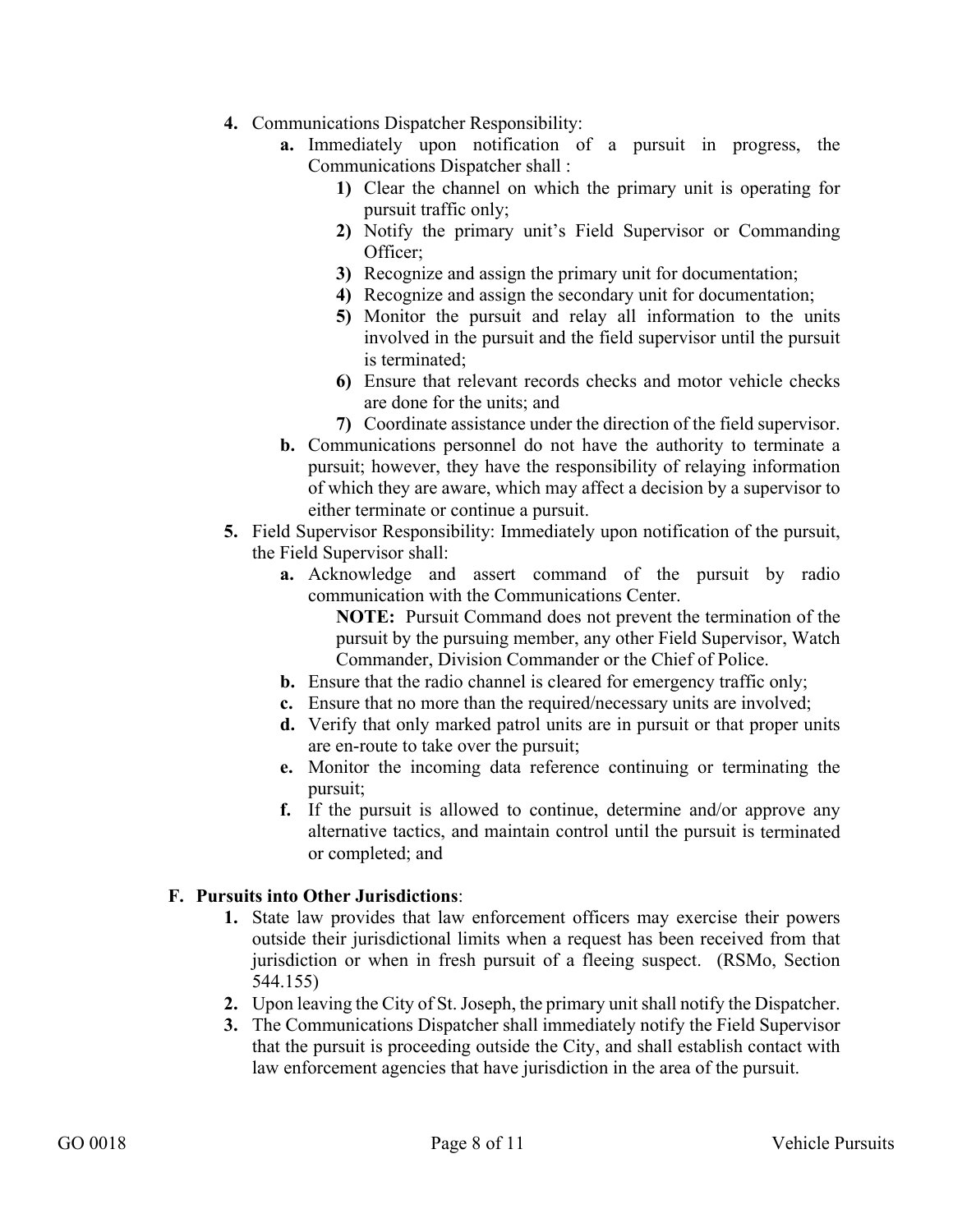- **4.** Pursuits that continue outside the City shall be authorized by, and may be terminated by, the Field Supervisor.
- **5.** Upon approval of the continued pursuit, responsibilities shall be:
	- **a.** The Communications Dispatcher shall immediately notify the primary unit and continue to relay information between all units and agencies involved in the pursuit.
	- **b.** The Field Supervisor should request assistance from the assisting agency, if practical.
	- **c.** The Field Supervisor shall closely monitor the pursuit and coordinate operations with other law enforcement agencies through the Communications Dispatcher.
	- **d.** As soon as practical, the primary unit shall allow any assisting agency's unit to become the primary unit, and shall then become the secondary unit.
	- **e.** If the assisting agency responds with a secondary unit, the St. Joseph units shall proceed as directed by their own Field Supervisor. (It is recommended that one St. Joseph unit continue to the point of termination, unless otherwise requested by the assisting agency).
	- **f.** In the event of the capture of the suspect, the Field Supervisor shall proceed to the termination point, if practical, and ensure that St. Joseph units and any assisting agencies receive information and additional assistance that may be needed.
	- **g.** Should written reports be requested, by the affected agency, reports shall be completed at the St. Joseph Police Department before the member's duty shift is completed. These reports shall not be submitted until approved by a St. Joseph Police Department Supervisor.
	- **h.** Suspect vehicles may be pursued into another state on felony cases only**.**
	- **i.** Within the State of Missouri, a suspect apprehended in another jurisdiction may be returned to the St. Joseph/Buchanan County Law Enforcement Center for booking. This shall depend upon whether or not the outside agency desires to file its own related charges on the suspect, first.
	- **j.** Outside the State of Missouri, the suspect shall be booked into the jurisdiction in which the arrest was made and warrants requested.
	- **k.** Vehicle pursuits may not be initiated outside St. Joseph City limits unless a St. Joseph police officer has been officially requested to be in the jurisdiction on a mutual aid basis.

#### **G. Pursuits in St. Joseph from another Jurisdiction**:

- **1.** Officers of the St. Joseph Police Department may assist in the pursuit at the request of the originating agency.
- **2.** A Field Supervisor shall immediately approve or deny assistance. If approved, the Field Supervisor shall ensure that an approved pursuit is conducted using the guidelines established in this General Order insofar as practicable.
- **3.** A Communications Dispatcher will assign St. Joseph units as directed by the Field Supervisor.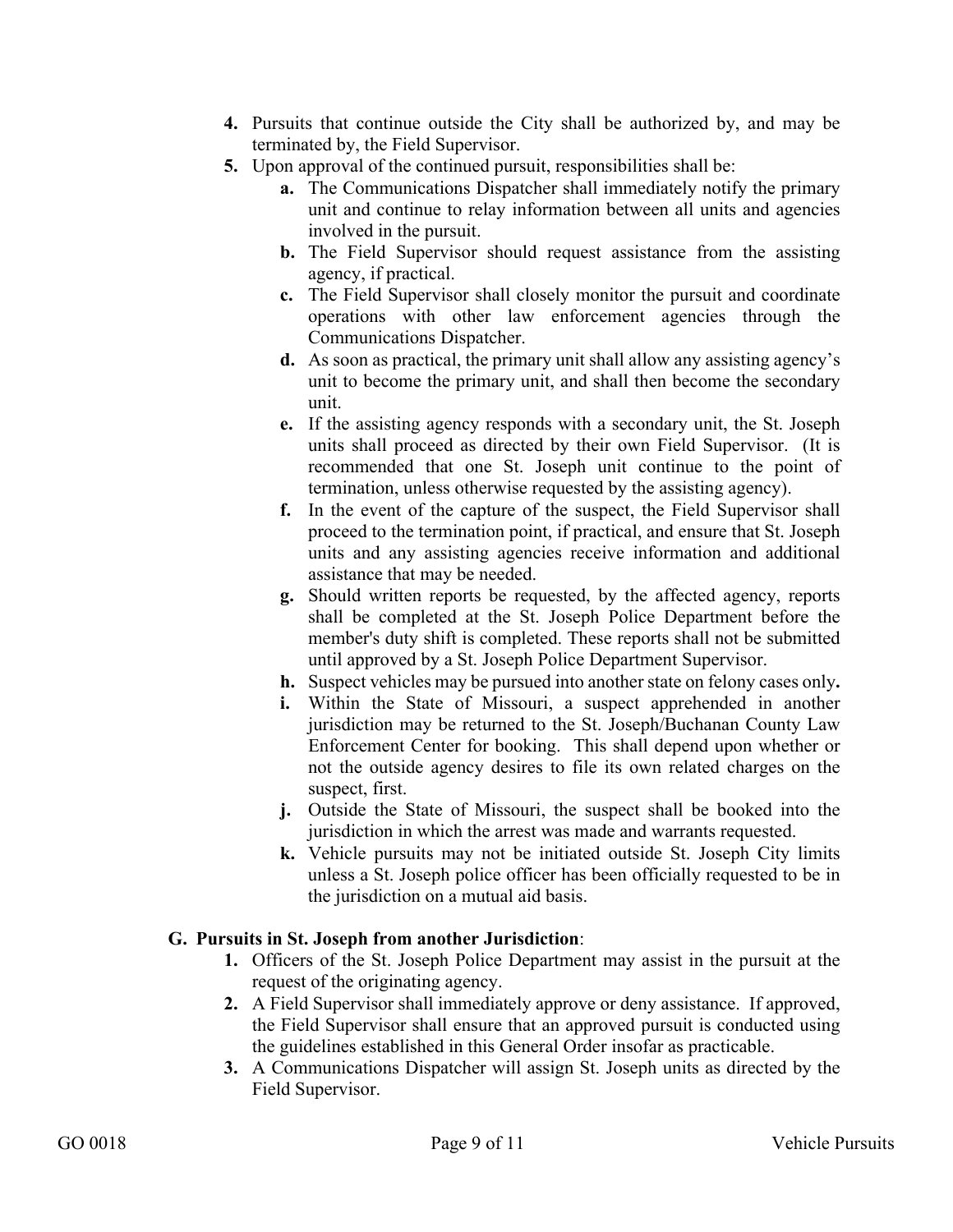- **4.** The Communications Center will maintain contact with the agency initiating the pursuit and will relay information between both agencies.
- **5.** The Field Supervisor may terminate St. Joseph involvement at any time during the pursuit, but may direct St. Joseph units to assist in the capture of the suspect upon completion of the pursuit by the outside agency.

## **H. Report and Review Process**:

### **1. Primary Officer**:

- **a.** The initiating officer will prepare the original report regarding the pursuit and ensure the following details are included:
	- **1)** Reason for pursuit;
	- **2)** Route taken, including speeds attained and traffic violations committed by the suspect during the pursuit, including any relevant roadway conditions affecting the pursuit (weather, traffic, pedestrians, etc);
	- **3)** Suspect vehicle description;
	- **4)** Identification of all occupants of suspect vehicle, if available; and
	- **5)** Final disposition of pursuit and charges for which suspect was arrested.
- **b.** The primary officer will turn in his/her original report to his/her supervisor, along with all other reports, including the Mobile Video Recording Request, which he/she may have regarding the pursuit.
- **c.** Any other officer participating in, or having additional information regarding the pursuit, shall complete a supplemental information report and forward such reports to his/her supervisor.

#### **2. Field Supervisor**:

- **a.** The Field Supervisor shall ensure that complete reports are made of the pursuit by all members involved, including the justification for the initiation, continuation, or termination of each pursuit by the field supervisor; and
- **b.** The Field Supervisor shall ensure that all related reports are forwarded to the appropriate Watch Commander, Division Commander, and the Professional Standards Officer.

## **3. Report Review**:

**a.** The Professional Standards Officer will review all reports related to a pursuit. If he/she believes that Department policy and/or procedures were violated, the Chief of Police shall be notified. The Chief of Police may direct additional investigation and/or convene a Pursuit Review Panel at his/her discretion.

## **4. Review Panel**

**a.** The review panel is an official debriefing and review of the facts surrounding a pursuit incident. The panel will determine the appropriateness of the pursuit taking into consideration all available facts. This internal review process will ensure compliance with the law and current policy while also serving to promote understanding and